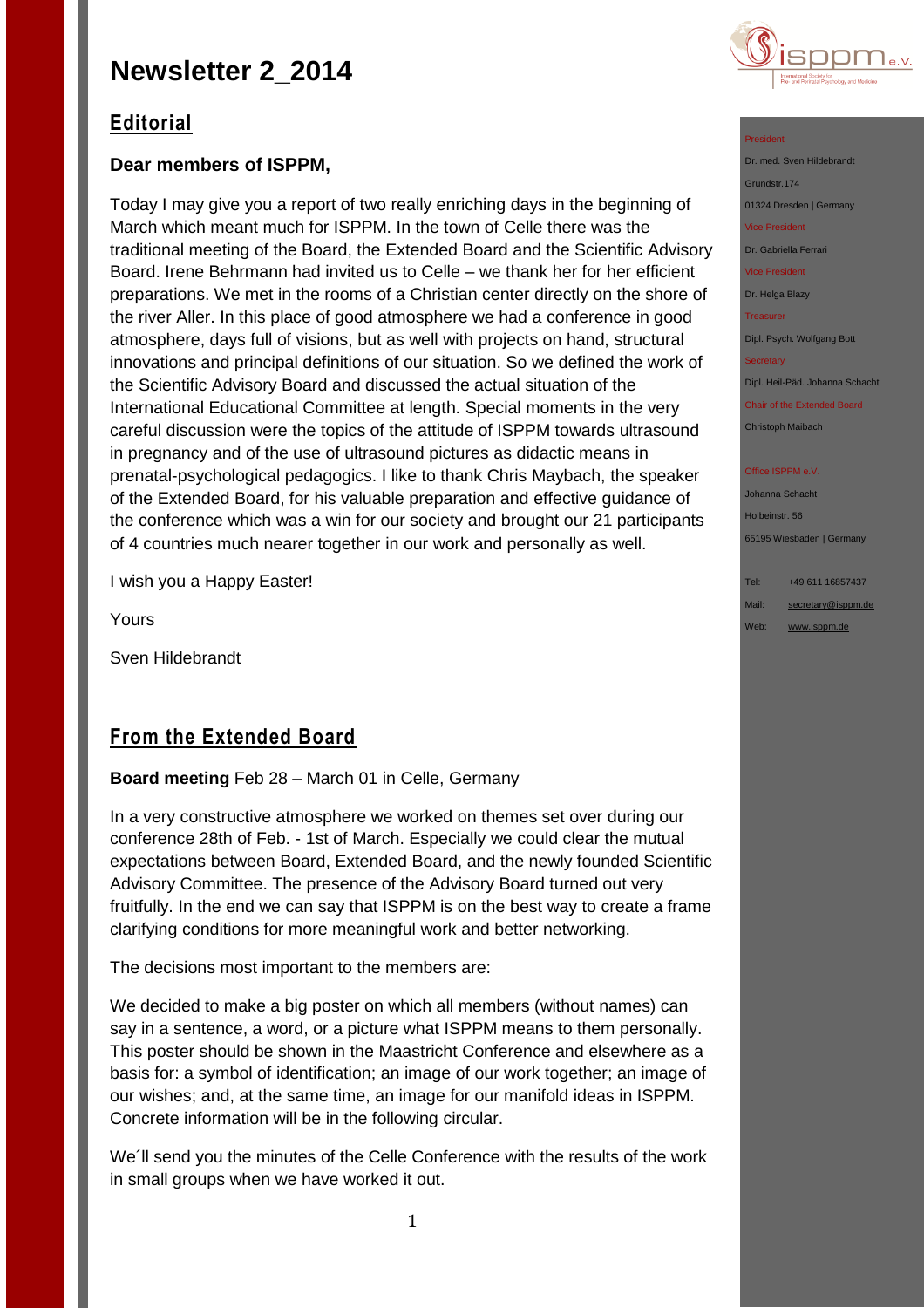We plan to look for cooperation with a university for further education. Further education under the label of ISPPM should become accredited by the Scientific Advisory Board to gain a place in that market We think it necessary to adapt the courses to the specific needs of the countries in question.

We worked on a common idea about ultrasound which focusses on possibilities and borders as well as on wishes and dangers as well. A detailed information will be given at the Members´ Assembly.

Further important news:

The Assembly of ISPPM Switzerland unanimously accepted the change of statute of associated members. So members of either ISPPM Society may visit the events of the other on members' conditions without being a member of it.

Chris Maibach

## **New Website**

The new homepage should be more clear, more friendly for the surfer and for the working groups in parts more interactive (blog-function), so that we ourselves can bring in actual reports from conferences, papers, and articles of our members. So that we don´t have the rather high costs of the website, the new arrangement will be done by Alexander Ritter (Design-AR: [info@design](mailto:info@design-ar.de)[ar.de\)](mailto:info@design-ar.de) and will cost  $\in$  2500.

We would like, too, to have **a list with the offers of our ISPPM members**. This should not be an exclusive list of psychotherapy but also of midwives, doulas, pedagogics and consultants so that people can find the specialist they need. These lists will be with a search function so that categorising professionals will be possible.

Please send your profile to ISPPM (Johanna Schacht) when you like to be on the list which is also to make ISPPM more concrete and clear for people outside and ISPPM members inside.

Your **profile** should show: professional training, offer, groups aimed at, contact address, e-mail, home-page (if available), photo, and address with post code. If you can work with insurance services you should mention it.

If you are interested please send your profile to **secretary@isppm.de by the end of April.**

At the link below you will find a first collection Marita Klippel-Heidekrüger has already compiled from the WG psychotherapy: **Profile** 



### President

Dr. med. Sven Hildebrandt Grundstr.174 01324 Dresden | Germany Vice President Dr. Gabriella Ferrari Vice President

Dr. Helga Blazy

Dipl. Psych. Wolfgang Bott

#### **Secretary**

Treasurer

Dipl. Heil-Päd. Johanna Schacht

Chair of the Extended Board Christoph Maibach

#### Office ISPPM e.V

Johanna Schacht Holbeinstr. 56 65195 Wiesbaden | Germany

## Tel: +49 611 16857437

Mail: [secretary@isppm.de](mailto:secretary@isppm.de) Web: [www.isppm.de](http://www.isppm.de/)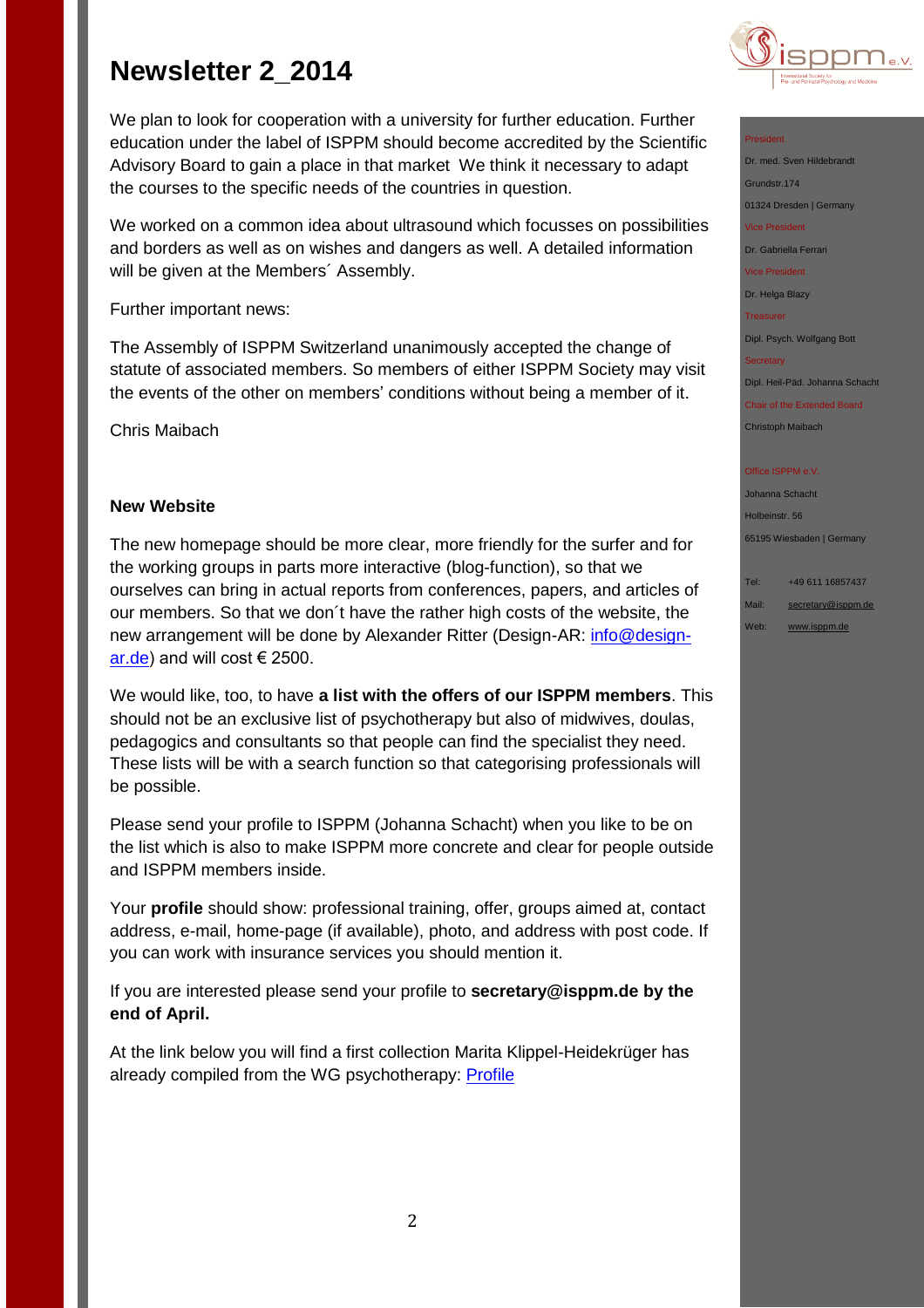## **Dates isppm e.V.**

**May 2 – 4, 2014**  Meeting Working Group psychotherapy in Berlin

**May 23 – 25, 2014**

Conference Bonding Analysis in Cologne

[Program/ Registration here](http://www.isppm.de/Programm_BA_2014.pdf)

**June 3 – 5, 2014**

German day for help for children and youth, in Berlin Our stand is in Hall 4.b, Stand 4.60.

## **November 01 – 02, 2014**

**Annual ISPPM Conference** in Maastricht, Hotel L´Empereur

Pregnancy and Birth shape life. Integration of pre- and perinatal psychology in (mental) health care

The congress homepage is online. You can announce online, and you pay less if you announce early.

## [isppm-conference.com/](http://isppm-conference.com/)

Thanks to the organizational team

Marleen Dols

Sylvie Geerdens

Annelies van Geest

Sylvia Verduin

Yvonne Welling

contact: **isppmcongress2014@gmail.com**



### President

Dr. med. Sven Hildebrandt Grundstr.174

01324 Dresden | Germany Vice President

Dr. Gabriella Ferrari

Vice President

Dr. Helga Blazy

Treasurer Dipl. Psych. Wolfgang Bott

#### Secretary

Dipl. Heil-Päd. Johanna Schacht

Chair of the Extended Board Christoph Maibach

#### Office ISPPM e.V.

Johanna Schacht Holbeinstr. 56 65195 Wiesbaden | Germany

Tel: +49 611 16857437

Mail: [secretary@isppm.de](mailto:secretary@isppm.de)

Web: [www.isppm.de](http://www.isppm.de/)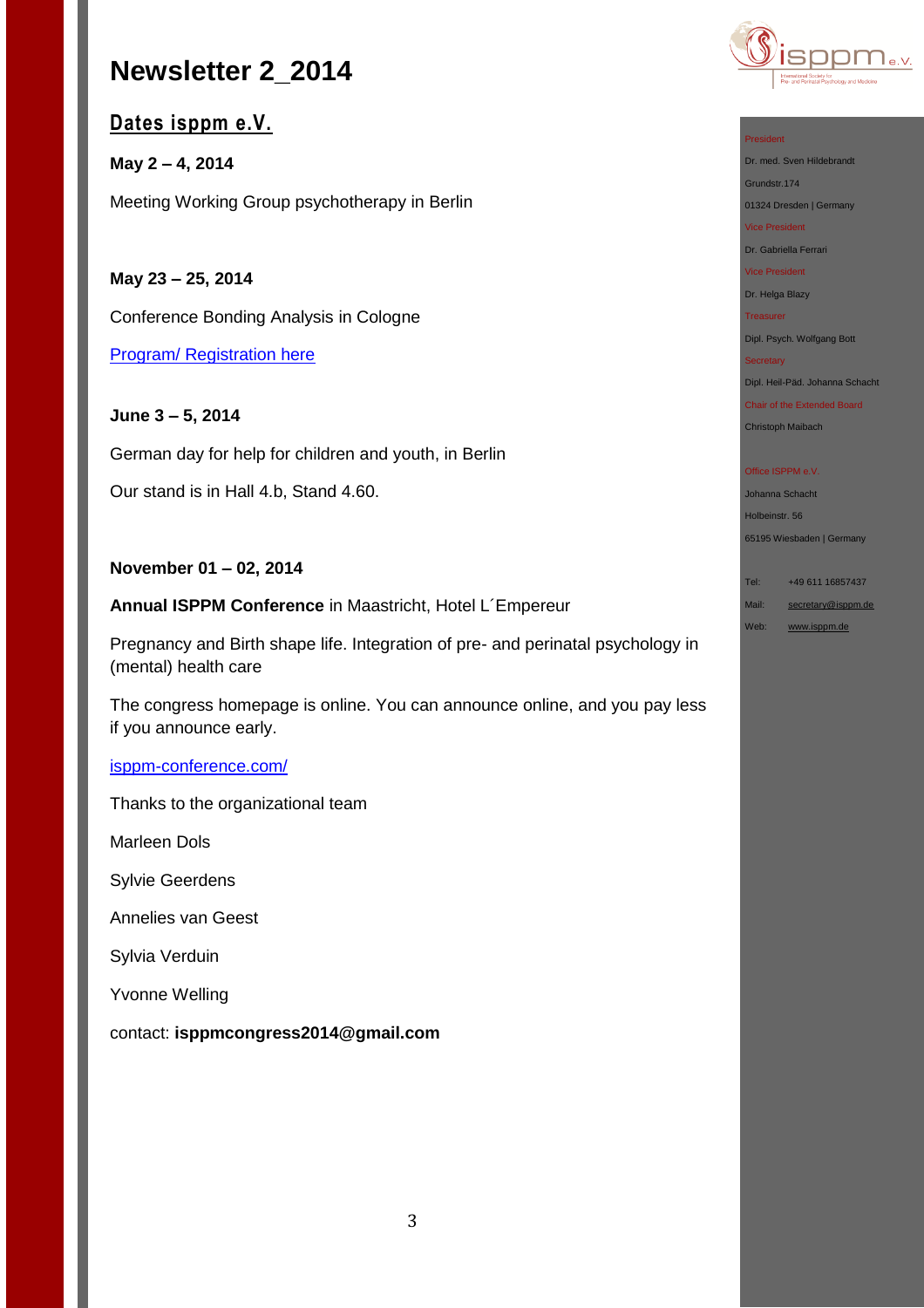

President

Grundstr.174

Vice President Dr. Gabriella Ferrari Vice President Dr. Helga Blazy Treasurer

**Secretary** 

Office ISPPM e.V Johanna Schacht Holbeinstr. 56

65195 Wiesbaden | Germany

Tel: +49 611 16857437 Mail: [secretary@isppm.de](mailto:secretary@isppm.de) Web: [www.isppm.de](http://www.isppm.de/)

Dr. med. Sven Hildebrandt

01324 Dresden | Germany

Dipl. Psych. Wolfgang Bott

Dipl. Heil-Päd. Johanna Schacht Chair of the Extended Board Christoph Maibach

## **October 23 - 25, 2015**

**Annual conference 2015** in Berlin, Johannesstift,

Working title: I feel so I am – Prenatal life and societal dimensions. A difficult way between ethics, politics, law, and economy

Organizational team: Irene Behrmann, Paula Diederichs, Eva-Maria Müller-Markfort, Annette Schepper, Amara Eckert. Contact: Irene.Behrmann@tonline.de

For the annual **conferences 2016 and 2017** we are looking for an organisation team. If you are interested please send us a note with your ideas and **a short concept until end of April 2014**.

## **Dates Conferences und Congresses**

### **May 13, 2014, 10:00am — 4:30pm**

Women's Health and Well-being in Europe: Protecting Rights, Preventing **Inequalities** [NH Hotel du Grand Sablon](http://www.publicpolicyexchange.co.uk/venues/nh-hotel-grand-sablon.php) Information and registration under [www.publicpolicyexchange.co.uk/events/](http://www.publicpolicyexchange.co.uk/events/EE13-PPE2.php)

## **May 23 - 25 2014**

Conference Bonding Analyses **"Und am Anfang riesige Räume ... und dort erschien das Baby"** Tagungshaus St. Georg, in Köln [Program/ Registration](http://www.isppm.de/Programm_BA_2014.pdf) here

### **June 14 – 18, 2014**

14th WAIHM World Congress **Babies: Their Contributions - Our Responsibilities** Hosted by AIMH UK, Edinburgh <http://www.waimh.org/i4a/pages/index.cfm?pageid=1>

**September 8 - 21, 2014** Annual Conference and ISA-ISPID Conference, Amsterdam

A global team of people from ISA and the International Society for the Study and Prevention of Perinatal and Infant Death (ISPID) are busy developing the Program for the ISA-ISPID conference which will include activities for parents and caregivers. **Abstracts for the conference should be submitted by 14th April**.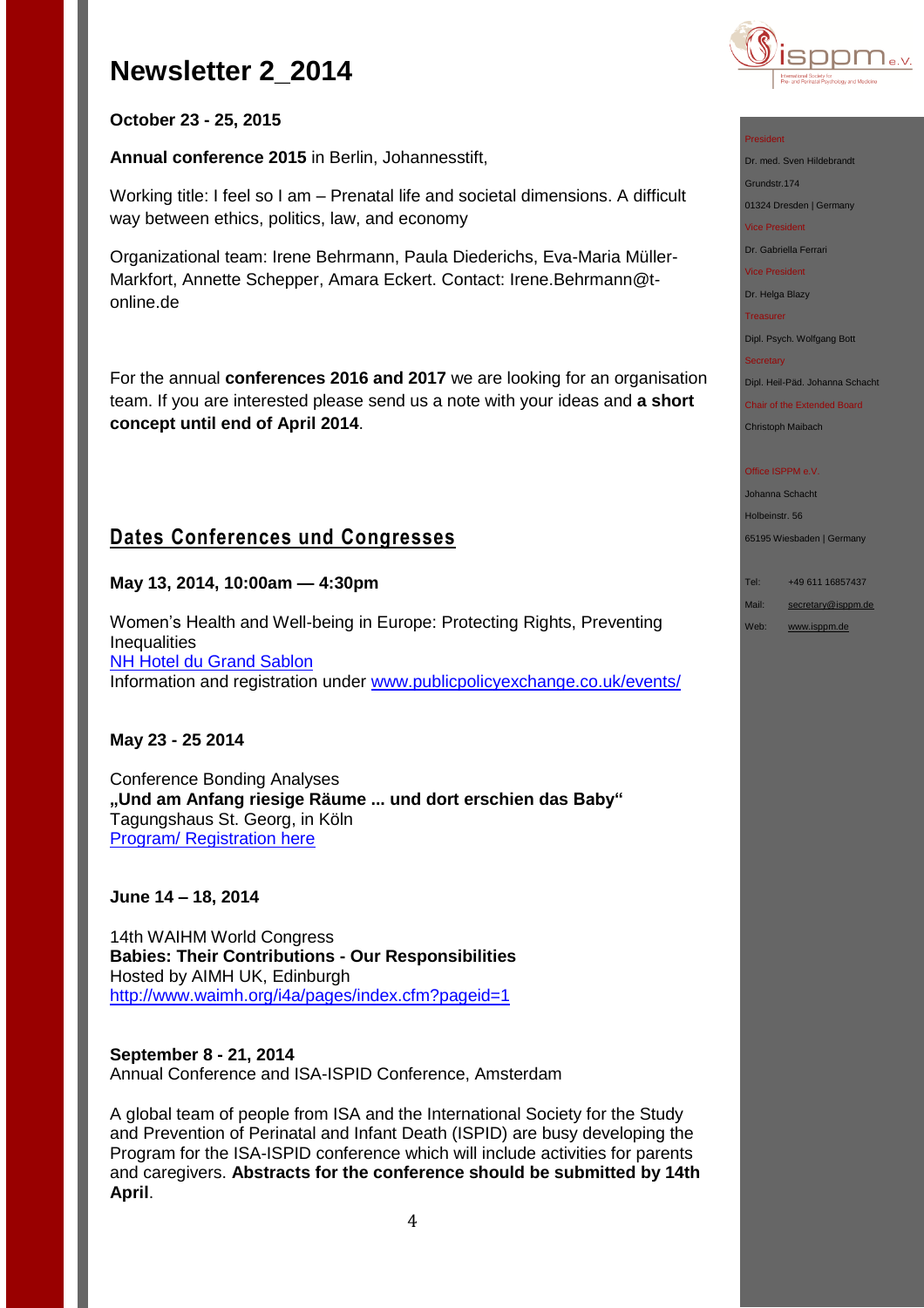(Please visit [http://www.babysurvival2014.nl\)](http://www.babysurvival2014.nl/). Contact: Jan Jaap Erwich, Chair ISA, ISA-ISPID Conference Chair

Mailing address: ANZSA Level 3 Aubigny Place Raymond Terrace South Brisbane, Qld 4101 Australia

**September 19 – 21, 2014** CONGRESSO ATTACCAMENTO E TRAUMA Roma Information [\(in Italienian\) hier](http://www.istitutodiscienzecognitive.com/1/upload/1_brochure_congresso_trauma.pdf)

## **News**



A feature-length documentary asking if interventions in childbirth could be damaging the long-term health of our children with consequences for all of humanity. Film – Brighton, United Kingdom

The filmmakers Toni Harman and Alex Wakeford are asking for crowd funding to realize the important project: [click here for the funding campaign](http://www.indiegogo.com/projects/microbirth)

More News from our fields can be found as always on our [Facebook-page .](http://de-de.facebook.com/pages/ISPPM-eV/124066644364106)

## **Book Reviews**



Cory Silverberg Fiona Smyth

What makes a Baby? a book for every kind of family and every kind of kid

This politically correct educational picture book of gender mainstreaming dispenses entirely with the terms "man" and "woman" and "mother" and "father". It is intended especially for children who were not sexually conceived and / or grow up in

rainbow families. This is a legitimate concern and the implementation is quite successful. In bright colors the story of egg and sperm is told pictorially. The



#### President

Dr. med. Sven Hildebrandt

Grundstr.174 01324 Dresden | Germany

Vice President

Dr. Gabriella Ferrari

Vice President

Dr. Helga Blazy

Treasurer

Dipl. Psych. Wolfgang Bott

#### **Secretary**

Dipl. Heil-Päd. Johanna Schacht

Chair of the Extended Board Christoph Maibach

#### Office ISPPM e.V

Johanna Schacht Holbeinstr. 56 65195 Wiesbaden | Germany

Tel: +49 611 16857437

Mail: [secretary@isppm.de](mailto:secretary@isppm.de)

Web: [www.isppm.de](http://www.isppm.de/)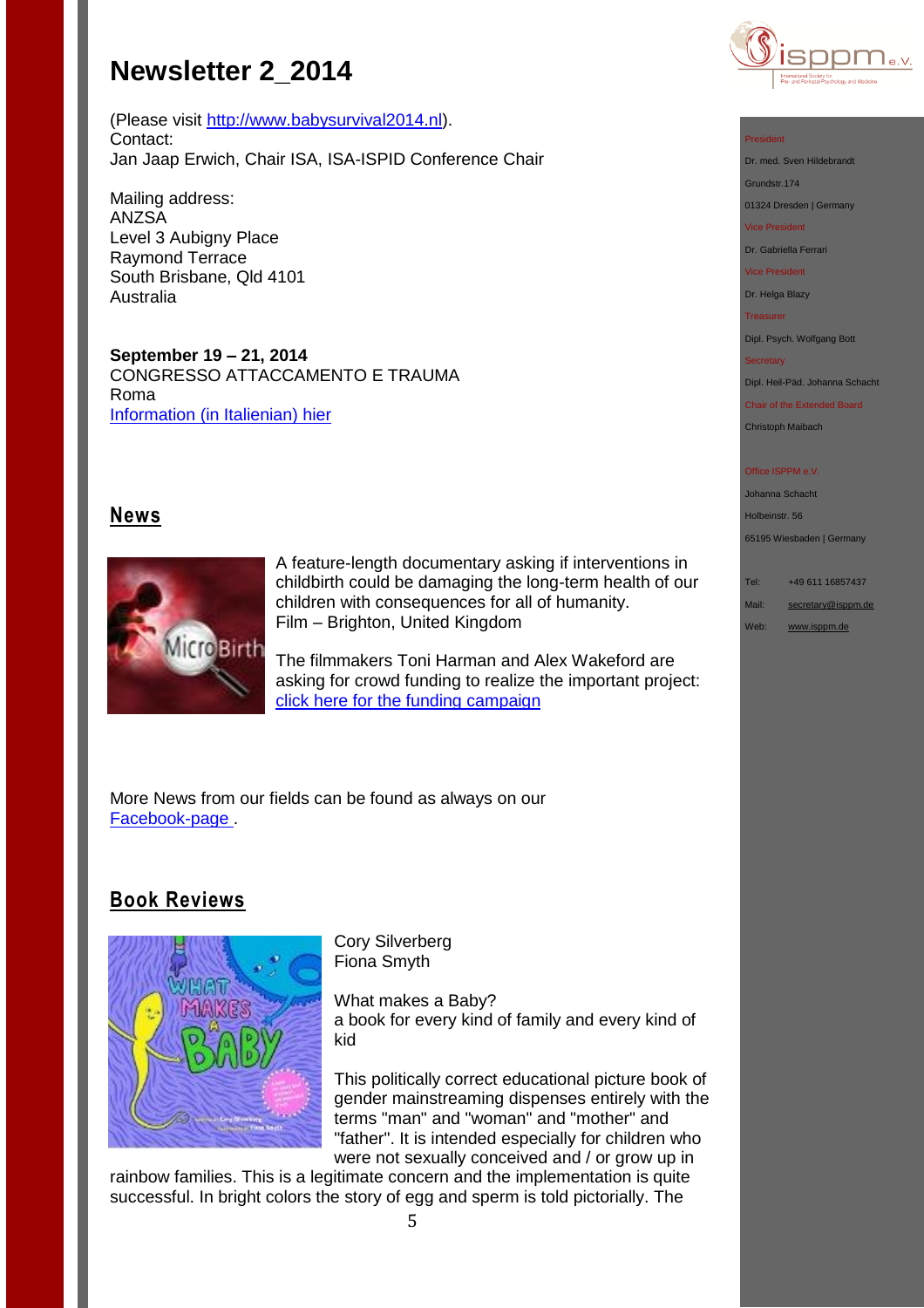

#### President

Dr. med. Sven Hildebrand

Grundstr.174

01324 Dresden | Germany

Vice President

Dr. Gabriella Ferrari

Vice President

Dr. Helga Blazy

Treasurer

Dipl. Psych. Wolfgang Bott

Dipl. Heil-Päd. Johanna Schacht

Chair of the Extended Board Christoph Maibach

ffice ISPPM e.V

Johanna Schacht

Holbeinstr. 56

65195 Wiesbaden | Germany

Tel: +49 611 16857437

Mail: [secretary@isppm.de](mailto:secretary@isppm.de)

Web: [www.isppm.de](http://www.isppm.de/)

book contains no information about sexual intercourse, sperm donation, fertility treatment, surrogacy or adoption and leaves room for any possible history of the child.

My own children (10 and 12 years) liked this book well because it is not so "perverse". I have a slightly different opinion to this, because I find it somewhat askew when related to conception, pregnancy and birth: the pregnant woman, the mother is not mentioned once.

The text says : "If adults want to have a baby created, they need an egg by a human and a sperm cell from another human. In addition, they need a place where the baby can grow. This is a uterus. In this place the baby can grow. How the baby grows depends on the stories , the ovum and the sperm have hold each other, and of the uterus in which the baby grows."

The children might get the idea that you can build wombs, it sounds dangerous mechanistic, reductionist and utilitarian for my taste. The patriarchal phantasm of the abolition and replacement of the mother could soon become a reality; I 'm worried about the future generation that is indoctrinated in such a way, even if it is done with the best intentions. And what about children where no adult in advance wanted them to occur? Despite the announcement to leave room for every story, they won't find a space for their story here.

The child-friendly description of fertilization as a dance of egg and sperm sounds to me unfortunately euphemistic in the case of ICSI method of artificial insemination in which the sperm is injected into the egg. There is also a strange emphasis on the painful aspect of birth, illustrated by more negative images. Here is judged and left little room for own experiences: "Sometimes it hurts a bit, sometimes it does hurt VERY MUCH" (Italics in the Original book, quoted from the German edition, own translation).

This presentation is not likely to make little girls curious about the experience of motherhood and birth. This is more than a shame in my eyes.

Johanna Schacht

## **Reading Tipp**



Wendy Anne McCarty PhD

Welcoming Consciousness: Supporting Babies' Wholeness from the Beginning of Life – An Integrated Model of Early Development

Prenatal and Perinatal Psychology has been studying our earliest development from the baby's point of view for over 30 years. Findings reveal we are conscious, aware beings who already have a sense of self as we begin human life. This book explores the mysteries of our multidimensional nature and the extraordinary stories babies, children, and adults tell us of their life in the womb and during birth.

Nearly all of today's early development models and understandings assume biology is our primary nature and that the capacity for sentience is dependent on brain development. Our current professional and parenting practices are built upon these fundamental assumptions.

The Integrated Model of early development developed in Welcoming Consciousness moves beyond current biology-first models to embrace both our